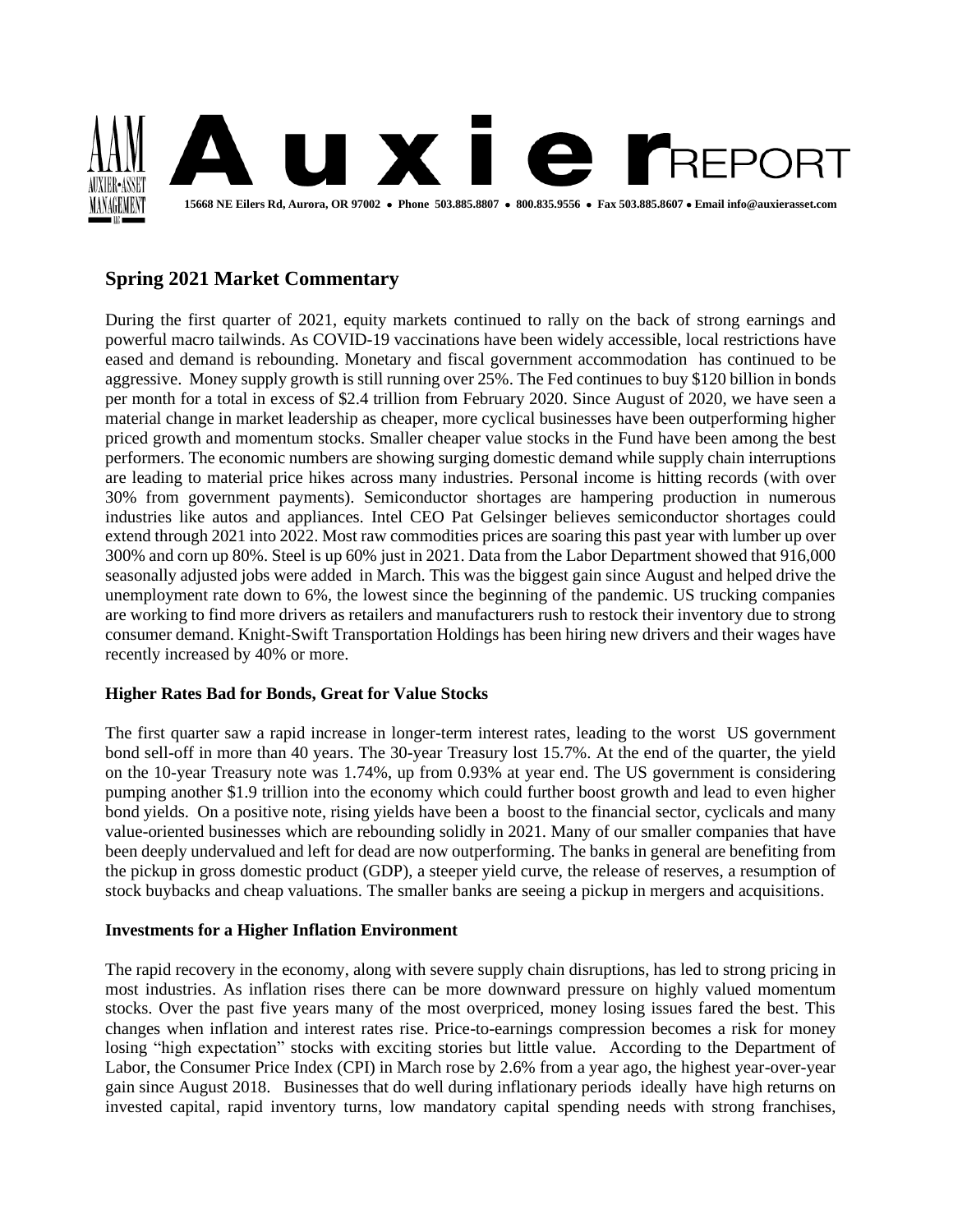reasonable valuations and the ability to raise prices. The power of compounding is so phenomenal that a business with steady high compounded rates of return over long periods will crush inflation. Nearly half of the 2.6% year-over-year increase in the CPI in March was due to a 9.1% jump in gas prices. Energy prices as a whole ended the quarter up 13.2%, and up 77% over the last six months. In the past 12 months, overall food prices have grown 3.5%. However, take-out and delivery food services rose 6.5% which was the largest annual increase since the index began. In general, higher structural inflation occurs when countries adopt more socialist policies and where free market competition is stifled by government intervention leading to shortages. Venezuela and Argentina are two extreme, modern-day examples. So far, the belief by the Fed is that price pressures are transitory.

### **Managing Risks**

One of the many risks we are seeing today is regulatory risk. Changes in regulation can have long lasting, material impacts on specific companies or entire sectors. Boeing is one company that faces regulatory risk, specifically surrounding their 737 MAX aircraft. After the plane was grounded in March of 2019, Boeing's revenue and profitability fell as customers cancelled or delayed orders for the new plane. Though the FAA has since ungrounded the plane in November, other governing bodies like the US Transportation Department continue to keep a close eye on the company and could be the source of more headwinds in the future. Technology firms also face increased regulatory risks due to the rapid growth of digitization. The Chinese tech leader Alibaba continues to trade at a steep discount as Chinese regulators have been looking closely at the company's competitive position over the last several months. While regulatory pressure for Alibaba has cooled off, there are still risks. The company's largest shareholder, Jack Ma, has spoken out against the Chinese government's control over its corporations leading to increased scrutiny. Alibaba's investment in Ant Group is also facing regulatory headwinds which has led Fidelity to cut their valuation of the company down to \$144 billion. Fidelity's valuation of Ant Group reached \$295 billion just last August prior to their IPO. Along with technology firms, the recent rise in popularity of cryptocurrency has led to concerns of potential regulatory action in the future. Bitcoin in particular faces increased risk as governments around the world have started to outlaw it as a form of currency. Governments are reluctant to give up control over their currency.

Another risk we are watching is the current trend of excessive borrowing. Synthetic derivatives are a way for institutions to disguise extreme leverage. Recently, the investment firm Archegos was able to borrow over \$30 billion against a \$10 billion portfolio. The firm collapsed, leading to prime broker losses spread over several firms with aggregate losses totaling over \$10 billion. The rapid growth in small individual investors has also increased the borrowed money in the market. Ironically, "payment for order flow" (PFOF) which is how Robinhood charges no commissions was devised by convicted felon Bernie Madoff who committed one of the largest financial frauds in history. He paid discount brokers to access orders before they were routed to the market. The resulting poor execution is largely hidden from the public but can be very expensive. Apps like Robinhood make trading on margin incredibly easy and the app saw a substantial boost in trades during the quarter thanks to a massive short squeeze of GameStop stock and the growing popularity of cryptocurrencies. As of mid-February, FINRA reported that total margin debt stood at a record \$813.68 billion. This was up 49% from the previous year and the fastest annual increase since 2007, before the financial crisis. Prior to that, the last time margin debt grew this quickly was during the 1999 dot-com bubble. This increase in borrowing has come from a shift in investors' priorities, away from sustainable cash flow generation and earnings towards exciting stories largely based on momentum. In a momentum driven environment there is often an emphasis on "total addressable market" and revenue growth at any cost. Currently, the market cap of companies that posted negative earnings last year and in the last three years is higher than during the dot-com bubble.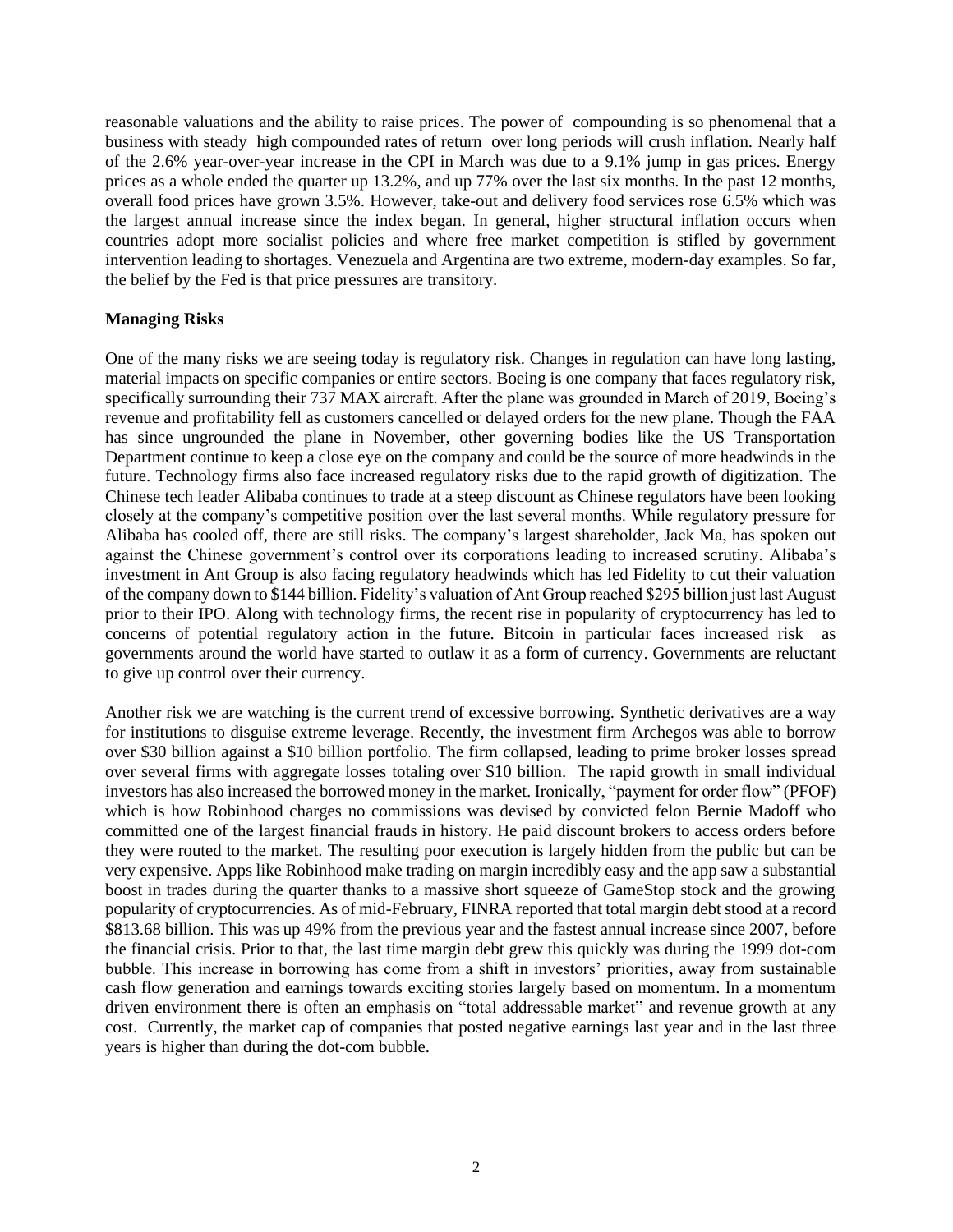The rate of new initial public offerings (IPOs) is also nearing record levels. There were 457 IPOs in 2020



that raised a record \$168 billion. Just through March 10 of this year, 310 IPOs have already raised \$102 billion. At this rate, over \$400 billion could be raised in 2021. During the 1999 bubble, there were 547 IPOs that raised \$108 billion. Hot market environments like we are seeing now can cause many investors to be driven by emotions. Greed, envy and "group think" can be costly, especially when combined with borrowed money. Maintaining a rational temperament is vitally important to investment survival.

*https://www.zerohedge.com* 

#### **Rapid Market Recovery**

Last year, the stock market experienced one of the sharpest declines in recent memory due to the COVID-19 pandemic, but in the year since it has also experienced one of the quickest recoveries. While the virus's impact on the market was dramatic, it proved to be more of a temporary shock with a quick reversal due largely to the dramatic response by the Fed and massive government stimulus. The following graphic shows

the corrections from notable events in the Largest Real Declines in U.S. Stock Market History US stock market over the last 150 years. The graphic also provides a pain index number which considers the severity of the decline and how long the market took to recover.

One thing that the pandemic highlighted is the importance of staying the course and knowing market declines and panics are a normal occurrence. The S&P has dropped over 20% 26 times in 90 years according to Dow Jones Market Data. Instead of predicting markets, we focus on businesses and management teams that can endure the most challenging external shocks. Many investors panicked and sold their stock at the start of the pandemic due to uncertainties around how long a recovery would take, but in doing so they missed out on the quick recovery.

| Pain<br>Rank   | Pain Index<br>(56) | Peak            | Trough          | Recovery        | Decline<br>Rank | Decline<br>(%) | Eventisi                                            |
|----------------|--------------------|-----------------|-----------------|-----------------|-----------------|----------------|-----------------------------------------------------|
| 1              | 100.00             | Aug 1929        | May 1932        | Nov 1936        | 1               | 79.00          | 1929 Crash & Great Depression                       |
| $\overline{2}$ | 89.34              | Jun 1911        | Dec 1920        | Dec 1924        | $\overline{4}$  | 50.96          | WWI & Influenza                                     |
| 3              | 85.51              | Aug 2000        | Feb 2009        | May 2013        | $\overline{2}$  | 54.00          | Lost Decade (Dot-Com Bust & Global Financial Crisis |
| 4              | 80.41              | Dec 1972        | Sep 1974        | Jun 1983        | 3               | 51.87          | Inflation, Vietnam, & Watergate                     |
| 5              | 59.57              | Feb 1937        | Mar 1938        | Feb 1945        | 5               | 49.93          | Great Depression & WWII                             |
| 6              | 29.06              | May 1946        | Feb 1948        | Oct 1950        | 6               | 37.18          | Postwar Bear Market                                 |
| 7              | 14.22              | <b>Nov 1968</b> | Jun 1970        | <b>Nov 1972</b> | $\overline{7}$  | 35.54          | <b>Inflationary Bear Market</b>                     |
| 8              | 8.23               | Jan 1906        | Oct 1907        | Aug 1908        | 8               | 34.22          | Panic of 1907                                       |
| 9              | 8.18               | Apr 1899        | Jun 1900        | Mar 1901        | 9               | 30.41          | Cornering of Northern Pacific Stock                 |
| 10             | 7.73               | Aug 1987        | Nov 1987        | <b>Jul 1989</b> | 10              | 30.21          | <b>Black Monday</b>                                 |
| 11             | 6.25               | Nov 1886        | Mar 1888        | May 1889        | 13              | 22.04          | <b>Depression &amp; Railroad Strikes</b>            |
| 12             | 5.00               | Apr 1903        | Sep 1903        | Nov 1904        | 14              | 21.67          | Rich Man's Panic                                    |
| 13             | 4.80               | May 1890        | Jul 1891        | Feb 1892        | 17              | 20.11          | <b>Baring Brothers Crisis</b>                       |
| 14             | 3.55               | Dec 1961        | <b>Jun 1962</b> | Apr 1963        | 12              | 22.80          | Height of Cold War & Cuban Missile Crisis           |
| 15             | 3.20               | Aug 1897        | Mar 1898        | Aug 1898        | 15              | 21.13          | Outbreak of Boer War                                |
| 16             | 3.14               | Oct 1892        | Jul 1893        | Mar 1894        | 11              | 27.32          | <b>Silver Agitation</b>                             |
| 17             | 3.11               | Sep 1909        | Jul 1910        | Feb 1911        | 16              | 20.55          | <b>Enforcement of Sherman Antitrust Act</b>         |
| 18             | 1.00               | Dec 2019        | Mar 2020        | <b>Jul 2020</b> | 18              | 20.00          | COVID-19 Pandemic                                   |

www.econ.yale.edu/^shiller/data.htm, ociates SBBI US Large-Cap Stock Inflation Adjusted Total Return Extr

Knowing what you own through rigorous research and being current on the operating reality of each business helps you stay in the game during the height of panic and uncertainty.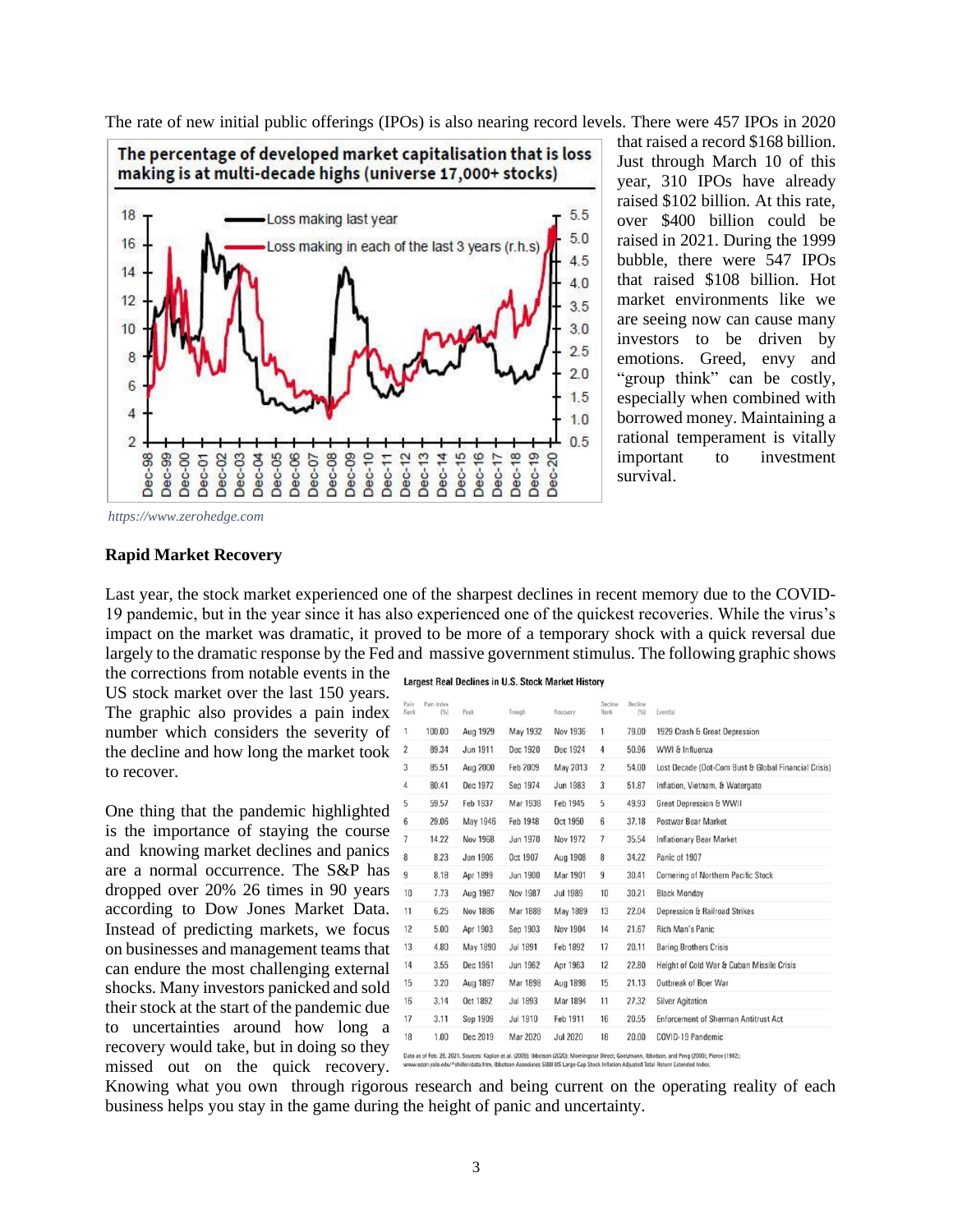



Auxier Focus Fund's Investor Class returned 7.98% in the first quarter vs. 6.17% for the cap-weighted S&P 500 Index and 8.29% for the DJIA. The equal-weight S&P 500 returned 11.49%. Small stocks as measured by the Russell 2000 were up 12.70%. The MSCI Emerging Markets Index gained 2.29%. A 60/40 S&P 500 and Bloomberg Barclays US Aggregate blended index returned 2.31% and bonds, as measured by The Bloomberg Barclays US Aggregate Bond Index, returned -3.37% for the quarter.

Stocks in the Fund comprised 98.4% of the portfolio. The equity breakdown was 87.2% domestic and 11.2% foreign, with 1.6% in cash and short-term debt instruments. A hypothetical \$10,000 investment in the Fund since inception in July 1999 to March 31, 2021 is now worth \$50,714 vs. \$42,922 for the S&P 500. The equities in the Fund (entire portfolio, not share class specific) have

Auxier Focus Fund – Investor Class Average Annual Total Returns (3/31/2021) Since Inception (07/09/1999) 7.76% 10-year 8.94% 5-year 10.60% 1-year 45.11% 3-month 7.98%

*Performance data quoted represents past performance and is no guarantee of future results. Current performance may be lower or higher than the performance data quoted. Investment return and principal value will fluctuate so that an investor's shares, when redeemed, may be worth more or less than original cost. As stated in the current prospectus, the Fund's Investor Class Share's annual operating expense (gross) is 1.10%. The Fund's adviser has contractually agreed to waive a portion of its fee and/or reimburse Fund expenses to limit total annual operating expenses at 0.92%, which is in effect until October 31, 2021. Other share classes may vary. The Fund charges a 2.0% redemption fee on shares redeemed within six months of purchase. For the most recent month-end performance, please call (877) 328-9437 or visit the Adviser's website at [www.auxierasset.com.](http://www.auxierasset.com/)*

had a cumulative return of 666.52% since inception and the Fund as a whole has had a cumulative return of 407.14% vs. 329.22% for the S&P. This was achieved with an average exposure to the market of 80.6% over the entire period.

## **Contributors to the quarter: Our outlook on a cross section of positions with a positive impact on the portfolio for the quarter ended 3/31/2021.**

## Discovery, Inc. Series A (DISCA)

Discovery stock benefited during the first quarter from the launch of Discovery+ and the company's new focus on digital direct-to-consumer content delivery. Since its debut in January, Discovery+ has already gained over 12 million paid subscribers thanks to its unique portfolio of unscripted content that enjoys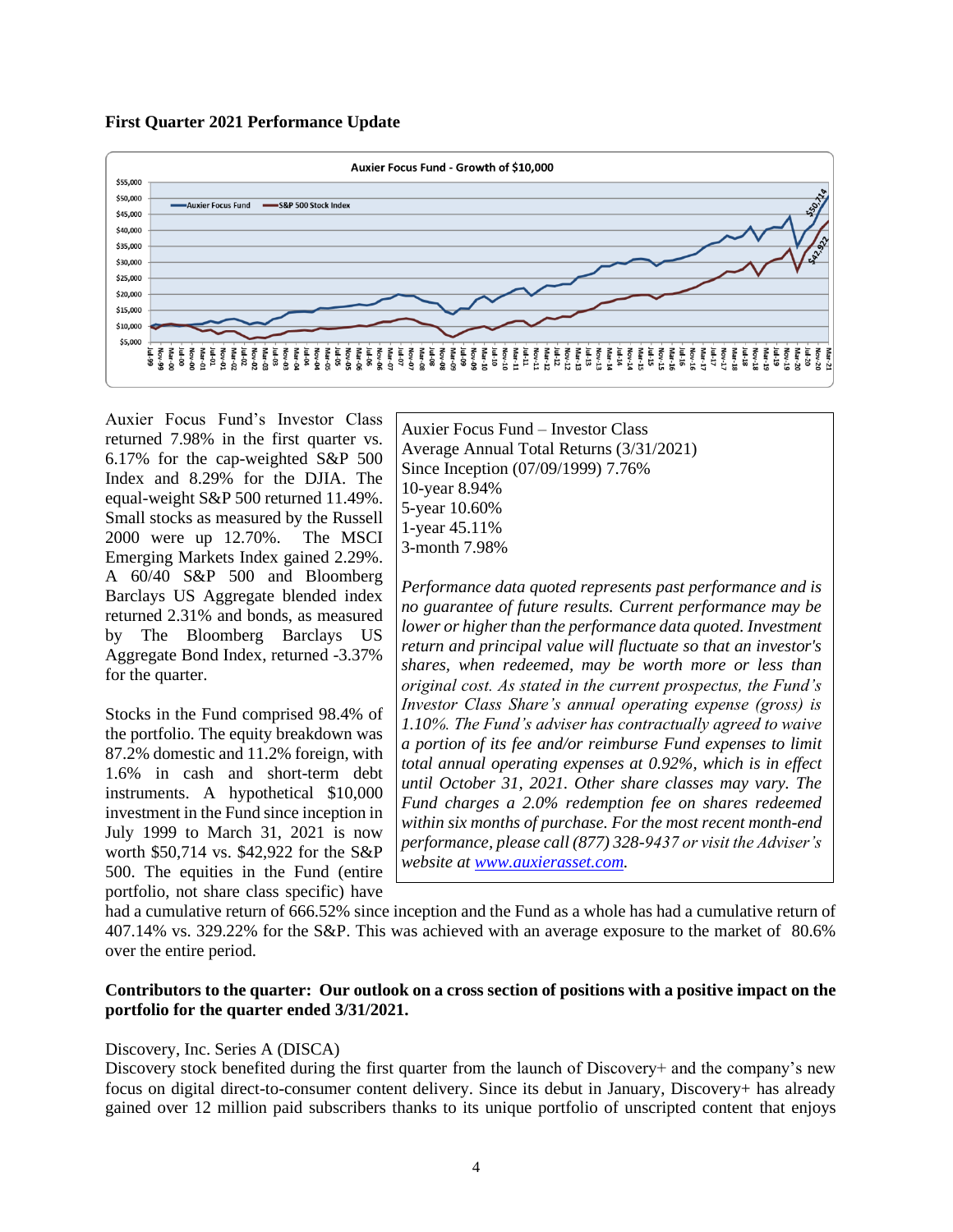worldwide recognition. Its main channel is one of the most widely distributed networks in the world and

| <b>Top 10 Sectors</b>         | % Assets |
|-------------------------------|----------|
| Healthcare                    | 26.3     |
| Financials                    | 23.7     |
| <b>Consumer Staples</b>       | 16.5     |
| <b>Information Technology</b> | 9.0      |
| <b>Consumer Discretionary</b> | 8.0      |
| Industrials                   | 5.1      |
| Materials                     | 4.1      |
| Energy                        | 2.6      |
| <b>Consumer Cyclicals</b>     | 1.6      |
| <b>Communication Services</b> |          |

reaches more than 220 countries. Discovery is hoping to draw this large audience into Discovery+ to help offset continued declines in traditional TV subscriptions. Discovery has been working to expand their reach internationally to help diversify their revenue generation and protect against short-term disruptions. Currently, the company generates about 36% of its revenue from international markets. Management plans to continue investing into Discovery+ to scale up as they aim to shift their revenue mix towards their direct-to-consumer streaming products. Archegos Capital Management, through the use of synthetic derivatives called "total return swaps," was able to apply up to five to one leverage against their portfolio. Their highly levered buying contributed to the

huge gain for Discovery in the quarter, but margin calls subsequently led to forced liquidations of the stock. While Discovery has solid and improving fundamentals, the extreme hidden leverage of Archegos has contributed to extraordinary volatility. This shows the importance of knowing what you own, what it is worth and the impact of forced debt liquidations.

## Bank of America Corp. (BAC)

Despite one of the most challenging economic environments in recent memory, Bank of America has been able to maintain positive earnings throughout the pandemic, highlighting the success of their transformation over the last decade. Management anticipates a continued recovery from the pandemic as the company recently decreased their provision for credit losses substantially. Digital banking continues to be a strong point for the company, making up nearly 50% of all consumer banking sales. Bank of America leverages their scale in the banking industry to benefit from cost savings and switching costs. In mid-March, the Fed increased its 2021 GDP growth forecast to 6.5%. Bank stocks tend to perform well as the economy

strengthens. Investors have been eying increasing demand for loans and decreasing default rates which boost profit margins for companies like Bank of America.

#### Corning Inc. (GLW)

Despite substantial headwinds, Corning has been able to successfully navigate the pandemic environment. Earnings returned to positive territory after the first half of 2020 as Corning benefited from recoveries in the medical and technology industries. The company has shipped their Valor Glass vials to support more than 100 million COVID-19 vaccine doses. Corning's toughest glass yet, Gorilla Glass Victus, is featured on some of the highest selling smartphones in the industry

| <b>Top 10 Equity Holdings</b>      | % Assets |
|------------------------------------|----------|
| Mastercard Inc.                    | 6.3      |
| UnitedHealth Group Inc.            | 5.9      |
| Microsoft Corp.                    | 5.1      |
| Medtronic PLC                      | 3.9      |
| PepsiCo Inc.                       | 3.3      |
| Johnson & Johnson                  | 3.2      |
| Bank of America Corp.              | 3.1      |
| <b>Philip Morris International</b> | 3.0      |
| Bank of New York Mellon Corp.      | 2.9      |
| Kroger Co.                         | 2.8      |

like the latest iPhones and Samsung devices. Corning has long been the go-to company for the best smartphone screen glass and Gorilla Glass Victus will help continue their leadership in the market. As a compliment to their contributions to the smartphone industry, Corning will also be a key player in the 5G market due to providing the optical fiber that network operators require. Optical Communications has been the company's highest grossing segment and management is confident that this trend will continue as the digitization of the world accelerates. Corning uses its scale to stay competitive by investing over \$1 billion per year in research and development.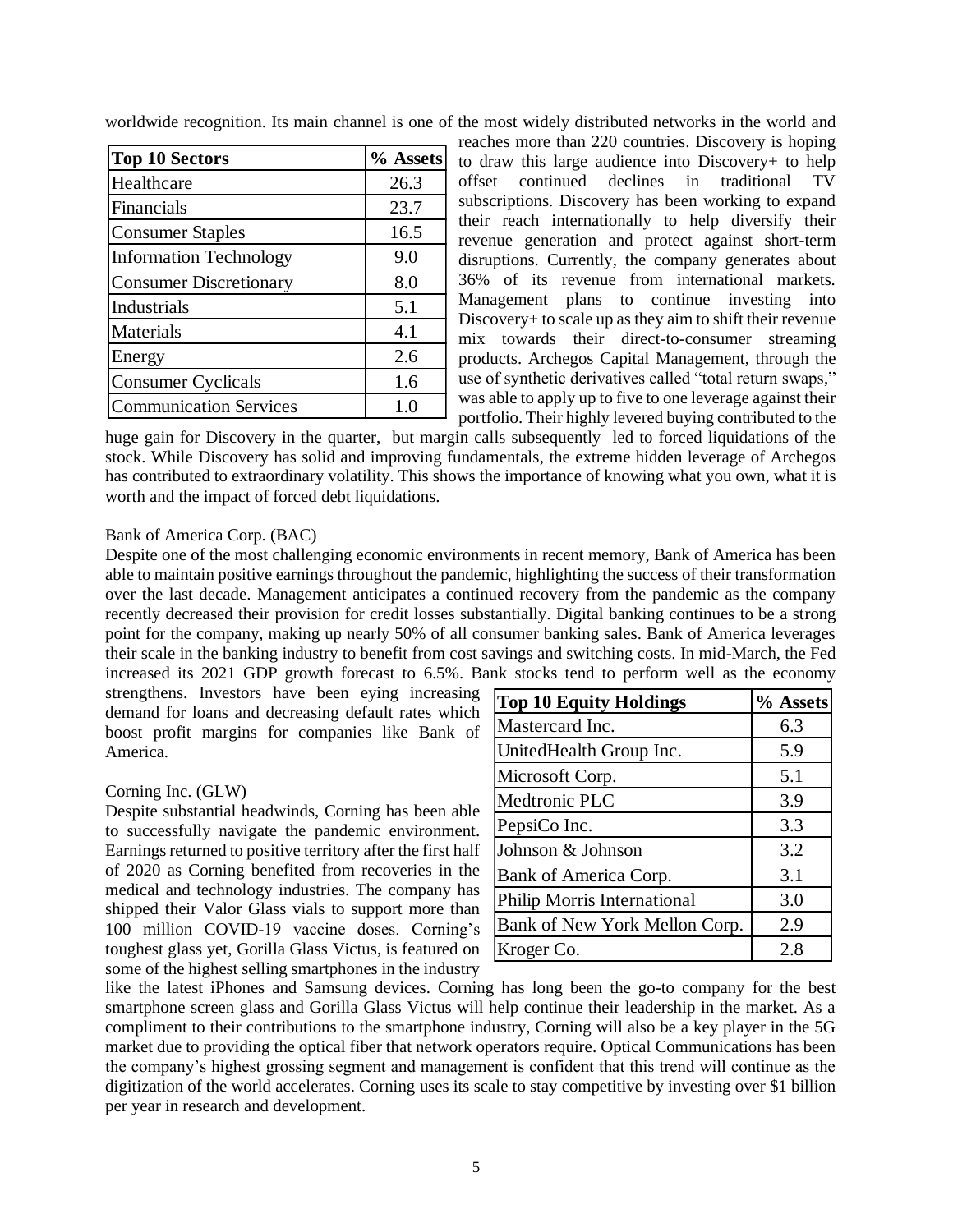#### Central Pacific Financial Corp. (CPF)

Central Pacific Financial, based in Hawaii, maintained consistent performance even in the face of a disruptive economic environment. The company's most recent quarter saw revenue growth at its highest level since before the pandemic began. Management has attributed the company's success to the completion of their RISE2020 initiative which aimed to increase their digital presence and revitalize their ATMs and physical locations. The company's new online and mobile banking platforms have become popular ways for customers to meet their banking needs. Central Pacific has also been consolidating low-earning branches and their most recent consolidation is expected to bring annual expense savings of \$1.8 million. Central Pacific has benefited from a relatively rapid recovery in the Hawaiian market as it has the  $2<sup>nd</sup>$  lowest per capita COVID-19 case rate in the nation. The company's loan portfolio is diversified with consumers making up 55% of loans and commercial making up  $\frac{45\%}{ }$ . Central Pacific has strong annual free cash flow generation of \$50 million and maintains nearly \$100 million in cash on their balance sheet.

### **Detractors to the quarter: Our outlook on a cross section of positions with a negative impact on the portfolio for the quarter ended 3/31/2021.**

### PepsiCo, Inc. (PEP)

While known for their namesake soda, PepsiCo has a wide variety of offerings in the drink and snack markets including 23 brands with at least \$1 billion in annual sales and is the second largest food company, behind Nestle, based on net revenue. With over half its revenue coming from the United States, PepsiCo had a tough macroeconomic environment with lockdowns for COVID-19. However, they still managed to increase core earnings in 2020 by 2% due in part to a 4.3% increase in core organic revenue. Earlier this year PepsiCo announced a 5% dividend increase to \$4.30 per year effective June 2021. This marks the 49<sup>th</sup> consecutive year PepsiCo has increased their dividend.

### Merck & Co., Inc. (MRK)

While their COVID-19 vaccine efforts were not fruitful, Merck still has Keytruda, the second largest drug in the world by revenue, and a stellar pipeline with 38 phase two programs, 22 phase three programs, and five programs under review. 70% of its pharma portfolio consists of physician-administered drugs, which has been hurt by reduced patient office visits. Merck ranks number two in the industry for R&D expenditures and, despite being a clear leader in the immuno-oncology market, sells for a very cheap 12 times earnings.

#### Visa Inc. (V)

Visa has suffered from weak cross border transactions as much of Europe is still in recession. It has been rolling out Visa Direct, which is growing twice as fast as when they rolled out their Debit platform in the '90s. They are trying to be "the network of networks." For example, Visa and Airbnb just partnered to use Visa Direct in order to get hosts paid faster. In March, *The Wall Street Journal* reported that the Justice Department is investigating Visa for anticompetitive practices with their debit card transactions. The DOJ's Antitrust Division is attempting to determine whether Visa limited merchants' ability to use other, less expensive networks. Also in March, Visa announced a partnership with Hong Kong-based Crypto.com. Crypto.com is an online payment and cryptocurrency platform that gives Visa some access to the burgeoning cryptocurrency market.

#### Medtronic PLC (MDT)

By 2030 all baby boomers will be 65 or older. By 2060, according to the US Census Bureau, the US population will grow by 79 million people to 404 million while the median age will go up five years to 43. Medtronic has a strong culture focused on innovation. It is the largest pure-play medical device maker. They hold 49,000 patents. In March, the FDA approved a new transcatheter pulmonary valve for patients with congenital heart disease. Congenital heart disease is the most common birth defect in the US, affecting an estimated 40,000 infants a year.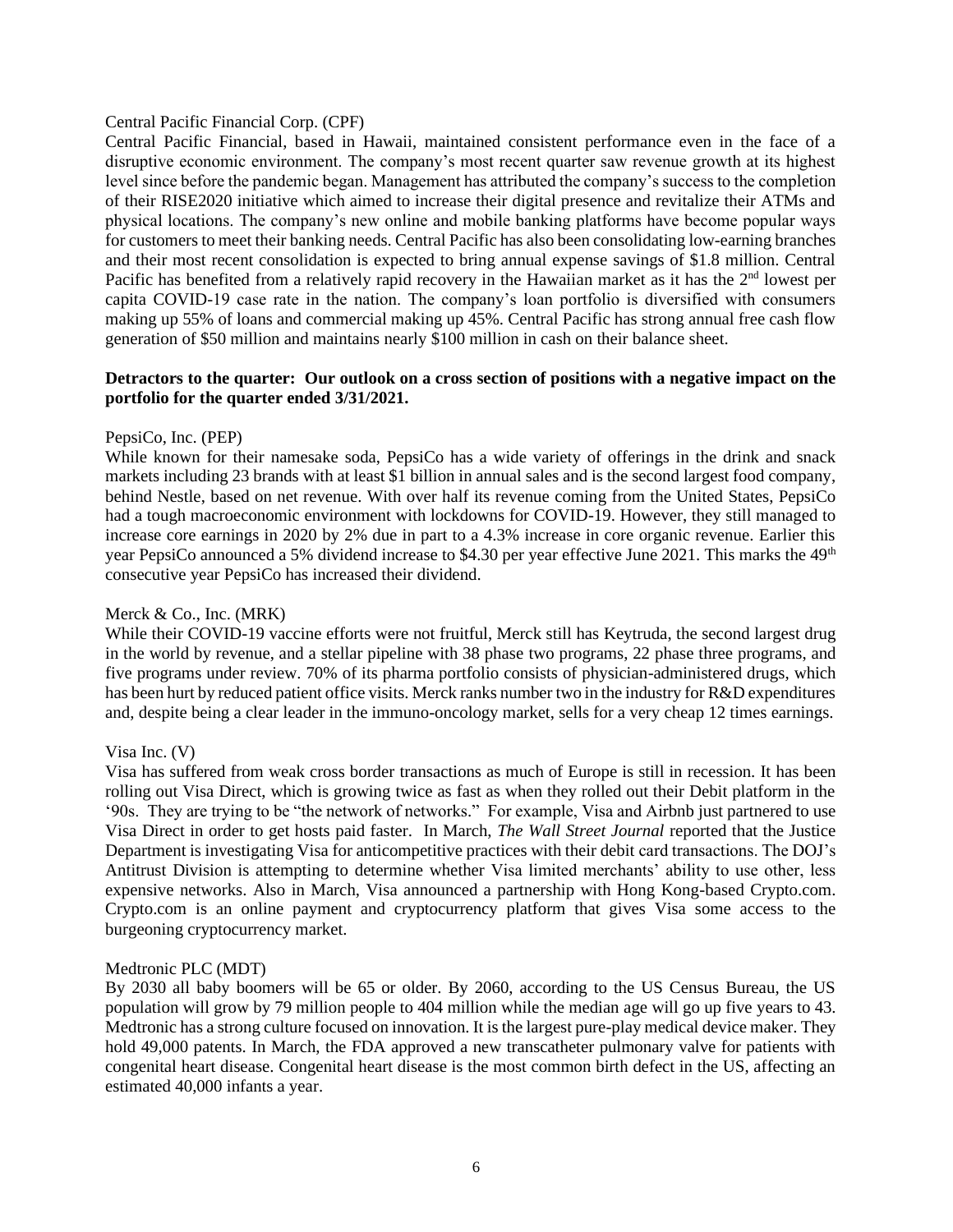## **Outlook**

The overall economic growth this year looks to be the strongest since 1983. Cost pressures and inflation have been making news as core inflation is running the highest in over a decade. During that strong economy back in 1983-84 I remember buying tax free municipal bonds paying 10%. Today they are closer to 1%, a negative real return. We are still able to selectively find high-return, quality businesses, large and small, that enjoy free cash flow and earnings yields far in excess of the prevailing bond yields. While improved pricing is helpful for sales and earnings across many industries, higher, sustained inflation can lead to a compression in overall stock values posing a greater risk to the most overpriced stocks and sectors in the market. We are encouraged the past few months to see a return to investing fundamentals where price and value matter. The spread between the cheapest and most expensive stocks has been the widest in my career and we stand to benefit with a reversion to the mean. We are also seeing the fruits of our numerous management research meetings over the past two years, especially in smaller businesses where many exceptional management teams have been largely ignored as money has flooded into exchange traded funds and passive products.

We appreciate your trust.

## **Jeff Auxier**

*Before investing you should carefully consider the Fund's investment objectives, risks, charges and expenses. This and other information is in the prospectus, a copy of which may be obtained by calling (877) 328-9437 or visiting the Fund's website. Please read the prospectus carefully before you invest.*

**Fund returns (i) assume the reinvestment of all dividends and capital gain distributions and (ii) would have been lower during the period if certain fees and expenses had not been waived. Performance shown is for the Fund's Investor Class shares; returns for other share classes will vary. Performance for Investor Class shares for periods prior to December 10, 2004 reflects performance of the applicable share class of Auxier Focus Fund, a series of Unified Series Trust (the "Predecessor Fund"). Prior to January 3, 2003, the Predecessor Fund was a series of Ameriprime Funds. The performance of the Fund's Investor Class shares for the period prior to December 10, 2004 reflects the expenses of the Predecessor Fund.** 

The Fund may invest in value and/or growth stocks. Investments in value stocks are subject to risk that their intrinsic value may never be realized and investments in growth stocks may be susceptible to rapid price swings, especially during periods of economic uncertainty. In addition, the Fund may invest in mid-sized companies which generally carry greater risk than is customarily associated with larger companies. Moreover, if the Fund's portfolio is overweighted in a sector, any negative development affecting that sector will have a greater impact on the Fund than a fund that is not overweighted in that sector. An increase in interest rates typically causes a fall in the value of a debt security (Fixed-Income Securities Risk) with corresponding changes to the Fund's value.

Fund holdings and sector allocations are subject to change and should not be considered a recommendation to buy or sell any security.

Foreside Fund Services, LLC, distributor.

*The S&P 500 Index is a broad-based, unmanaged measurement of changes in stock market conditions based on 500 market-capitalization-weighted widely held common stocks. The Dow Jones Industrial Average is a price weighted index designed to represent the stock performance of large, well-known U.S. companies within the utilities industry. The S&P 500 Equal Weight Index (EWI) is the equal-weight version of the widely used S&P 500. The index includes the same constituents as the capitalization weighted S&P 500,*